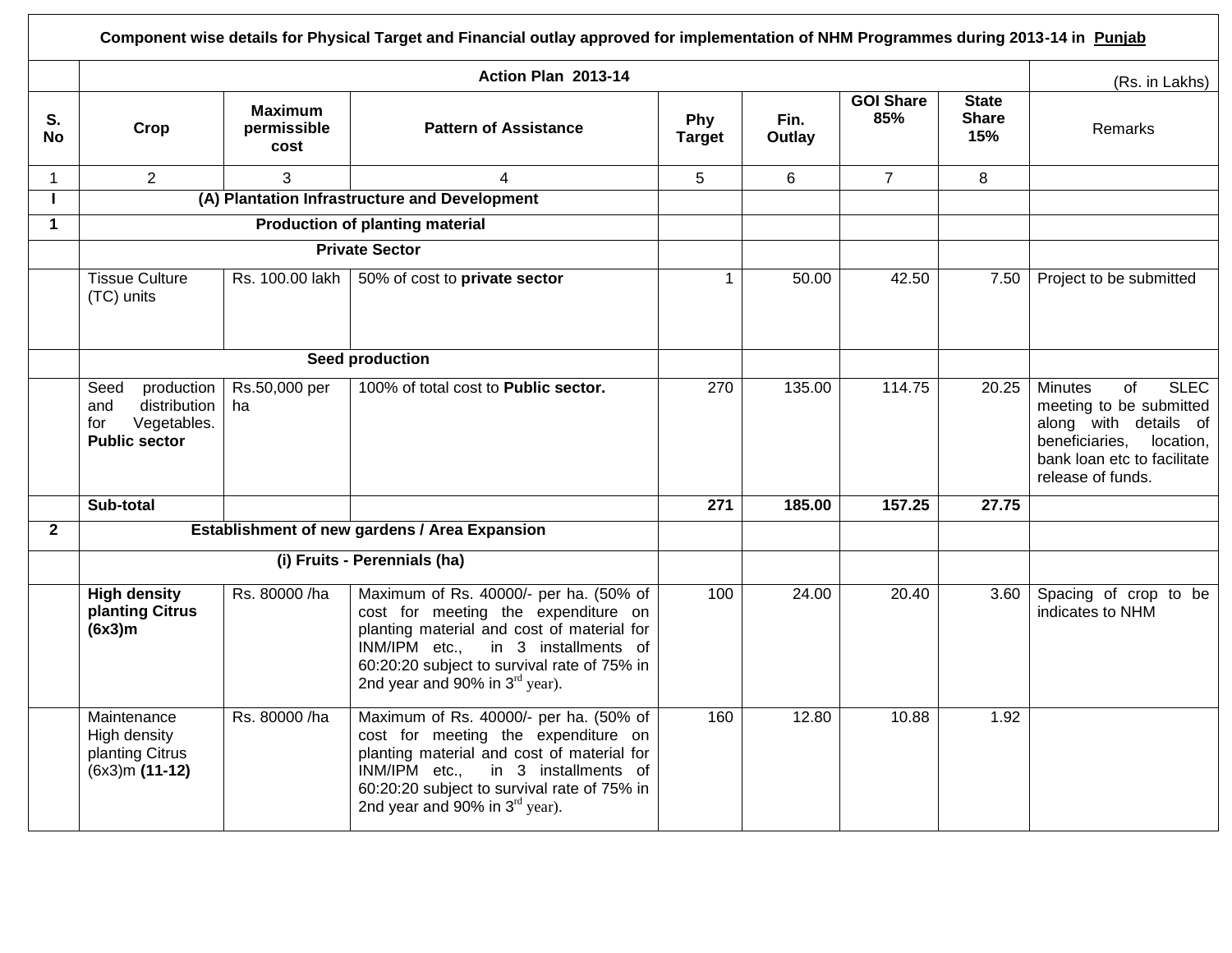| Maintenance<br>High density<br>planting Citrus<br>$(6x3)m(12-13)$ | Rs. 80000 /ha                          | Maximum of Rs. 40000/- per ha. (50% of<br>cost for meeting the expenditure on<br>planting material and cost of material for<br>INM/IPM etc.,<br>in 3 installments of<br>60:20:20 subject to survival rate of 75% in<br>2nd year and 90% in $3rd$ year).                                                              | 200  | 16.00  | 13.60  | 2.40  |  |
|-------------------------------------------------------------------|----------------------------------------|----------------------------------------------------------------------------------------------------------------------------------------------------------------------------------------------------------------------------------------------------------------------------------------------------------------------|------|--------|--------|-------|--|
|                                                                   |                                        | (ii) Fruit crops other than cost intensive crops using normal spacing (For a<br>maximum area of 4 ha per beneficiary)                                                                                                                                                                                                |      |        |        |       |  |
| Kinnow                                                            | Rs.35340                               | Maximum of Rs.26505/- per ha. (75% of<br>cost for meeting the expenditure on<br>planting material and cost of INM/IPM etc<br>in 3 installments of 60:20:20 subject to<br>survival rate of 75% in 2nd year & 90% in<br>3rd year for perennial crops and for non<br>perennial crops in 2 installments of<br>75:25).    | 2000 | 318.06 | 270.35 | 47.71 |  |
| Guava                                                             | Rs.21950/ha.                           | Maximum of Rs.16463/- per ha. (75% of<br>cost for meeting the expenditure on<br>planting material and cost of INM/IPM etc<br>in 3 installments of 60:20:20 subject to<br>survival rate of 75% in 2nd year & 90% in<br>3rd year for perennial crops and for non<br>perennial crops in 2 installments of<br>$75:25$ ). | 150  | 14.82  | 12.59  | 2.22  |  |
| Peach/ Pear                                                       | Rs. 33000/ha                           | Maximum of Rs24750/- per ha. (75% of<br>cost for meeting the expenditure on<br>planting material and cost of INM/IPM etc<br>in 3 installments of 60:20:20 subject to<br>survival rate of 75% in 2nd year & 90% in<br>3rd year for perennial crops and for non<br>perennial crops in 2 installments of<br>75:25).     | 150  | 22.28  | 18.93  | 3.34  |  |
| Sub-total                                                         |                                        |                                                                                                                                                                                                                                                                                                                      | 2760 | 407.95 | 346.76 | 61.19 |  |
|                                                                   | (iii) Fruits- Perennials (Maintenance) | (I Year)                                                                                                                                                                                                                                                                                                             |      |        |        |       |  |
| Kinnow                                                            | Rs.35340                               | Maximum of Rs.26505/- per ha. (75% of<br>cost for meeting the expenditure on<br>planting material and cost of INM/IPM etc<br>in 3 installments of 60:20:20 subject to<br>survival rate of 75% in 2nd year & 90% in<br>3rd year for perennial crops and for non<br>perennial crops in 2 installments of<br>75:25).    | 1700 | 90.12  | 76.60  | 13.52 |  |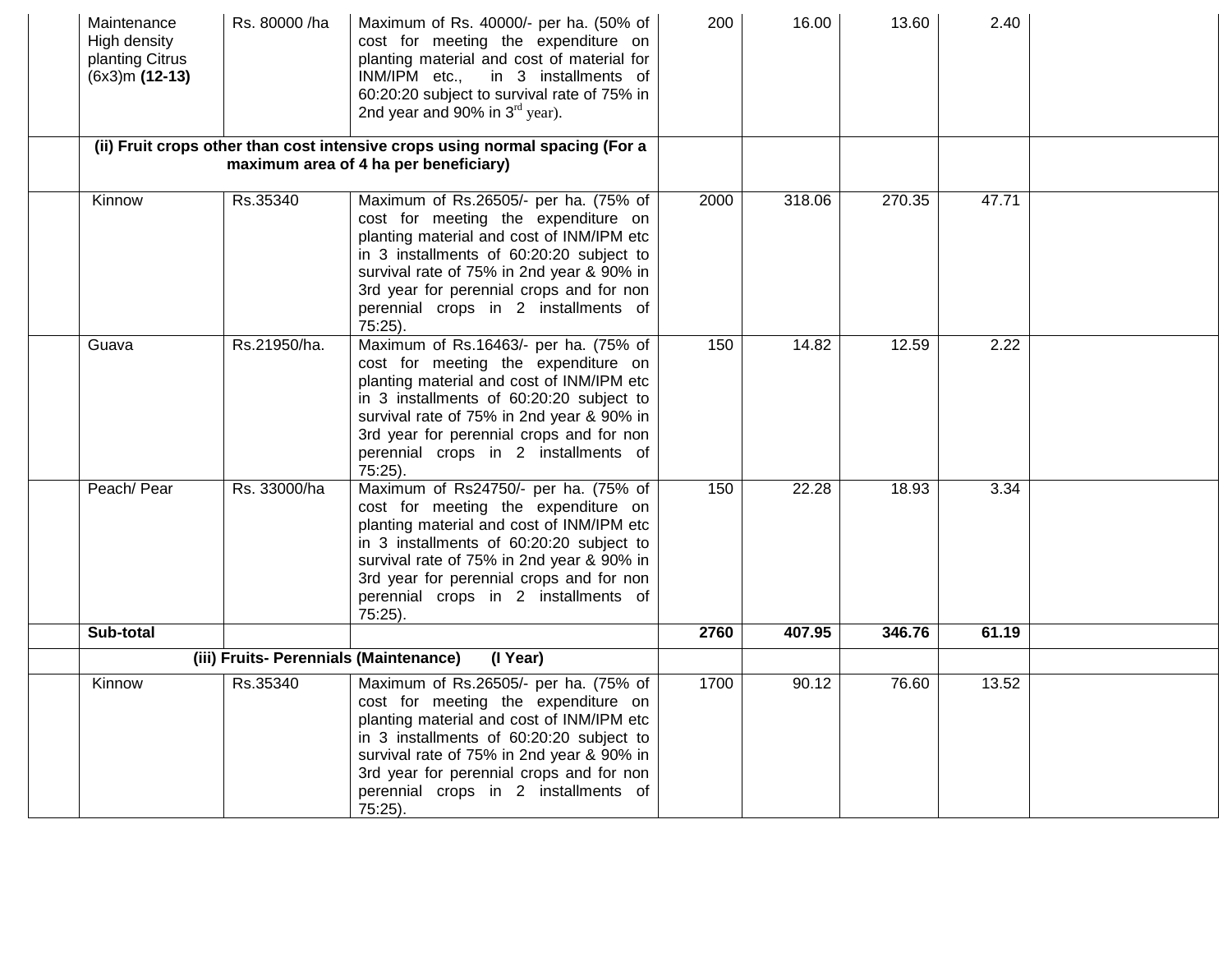| Guava       | Rs.21950/ha.                            | Maximum of Rs.16463/- per ha. (75% of<br>cost for meeting the expenditure on<br>planting material and cost of INM/IPM etc<br>in 3 installments of 60:20:20 subject to<br>survival rate of 75% in 2nd year & 90% in<br>3rd year for perennial crops and for non<br>perennial crops in 2 installments of<br>$75:25$ ). | 100  | 3.29   | 2.80   | 0.49  |  |
|-------------|-----------------------------------------|----------------------------------------------------------------------------------------------------------------------------------------------------------------------------------------------------------------------------------------------------------------------------------------------------------------------|------|--------|--------|-------|--|
| Peach/ Pear | Rs. 33000/ha                            | Maximum of Rs24750/- per ha. (75% of<br>cost for meeting the expenditure on<br>planting material and cost of INM/IPM etc<br>in 3 installments of 60:20:20 subject to<br>survival rate of 75% in 2nd year & 90% in<br>3rd year for perennial crops and for non<br>perennial crops in 2 installments of<br>$75:25$ ).  | 200  | 9.90   | 8.42   | 1.49  |  |
|             | <b>Fruits- Perennials (Maintenance)</b> | (II Year)                                                                                                                                                                                                                                                                                                            |      |        |        |       |  |
| Kinnow      | Rs.35340                                | Maximum of Rs.26505/- per ha. (75% of<br>cost for meeting the expenditure on<br>planting material and cost of INM/IPM etc<br>in 3 installments of 60:20:20 subject to<br>survival rate of 75% in 2nd year & 90% in<br>3rd year for perennial crops and for non<br>perennial crops in 2 installments of<br>$75:25$ ). | 1800 | 95.42  | 81.11  | 14.31 |  |
| Guava       | Rs.21950/ha.                            | Maximum of Rs.16463/- per ha. (75% of<br>cost for meeting the expenditure on<br>planting material and cost of INM/IPM etc<br>in 3 installments of 60:20:20 subject to<br>survival rate of 75% in 2nd year & 90% in<br>3rd year for perennial crops and for non<br>perennial crops in 2 installments of<br>$75:25$ ). | 100  | 3.29   | 2.80   | 0.49  |  |
| Peach/ Pear | Rs. 33000/ha                            | Maximum of Rs24750/- per ha. (75% of<br>cost for meeting the expenditure on<br>planting material and cost of INM/IPM etc<br>in 3 installments of 60:20:20 subject to<br>survival rate of 75% in 2nd year & 90% in<br>3rd year for perennial crops and for non<br>perennial crops in 2 installments of<br>$75:25$ ).  | 100  | 4.95   | 4.21   | 0.74  |  |
| Sub-total   |                                         |                                                                                                                                                                                                                                                                                                                      | 4000 | 206.97 | 175.92 | 31.05 |  |
|             |                                         | (v) Fruits - Non Perennials (ha)                                                                                                                                                                                                                                                                                     |      |        |        |       |  |
| Banana (TC) | Rs.83204/ha                             | Maximum of Rs. 14602/- per ha. (50 % of<br>cost for meeting the expenditure on<br>planting material and cost of material for<br>INM/IPM etc., in 2 installments of 75:25).                                                                                                                                           | 14   | 4.37   | 3.71   | 0.66  |  |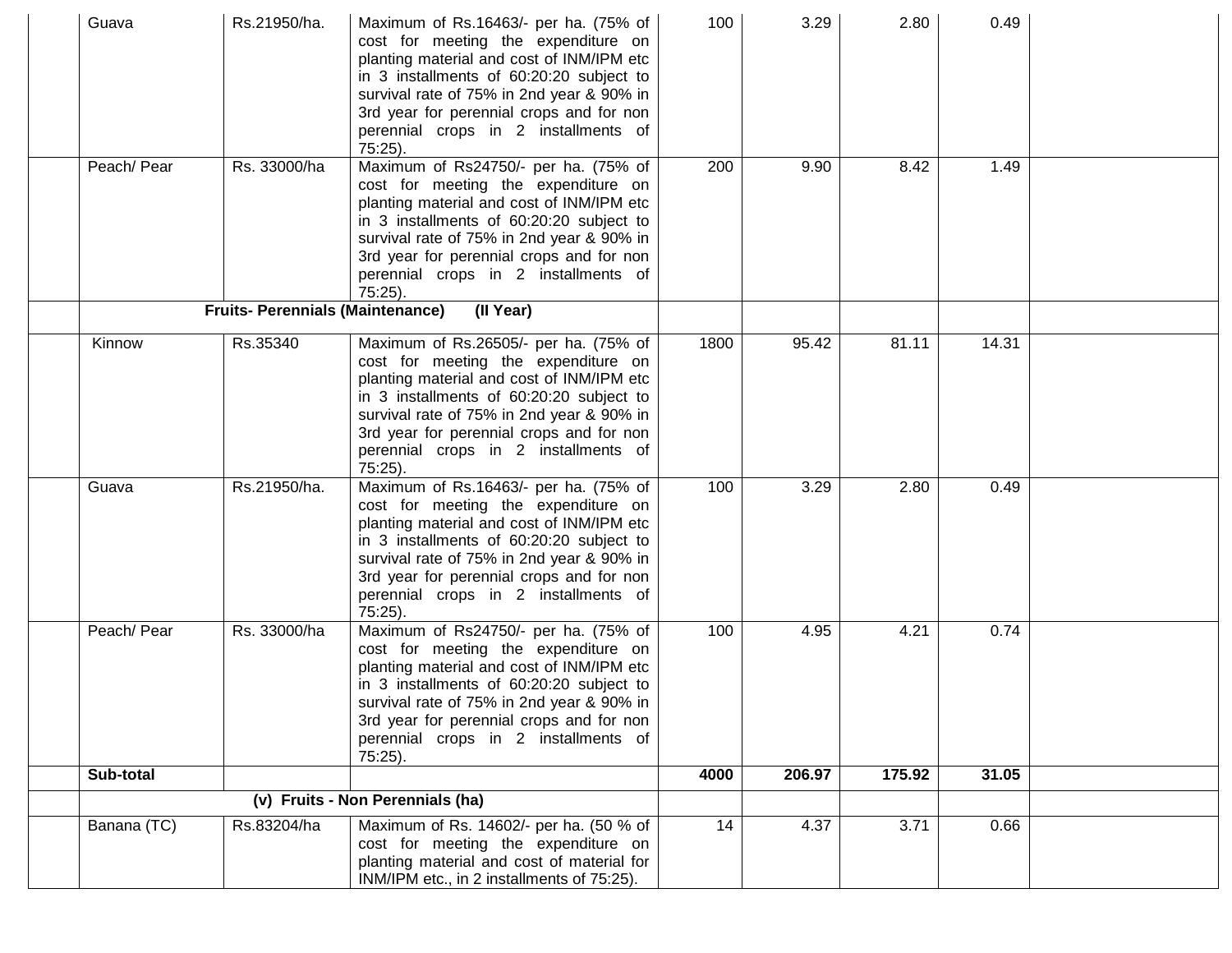| Sub-total                                |                         |                                                                                                                                                                    |                | 4.37   | 3.71   | 0.66  |                         |
|------------------------------------------|-------------------------|--------------------------------------------------------------------------------------------------------------------------------------------------------------------|----------------|--------|--------|-------|-------------------------|
|                                          |                         | (vi) Mushrooms                                                                                                                                                     |                |        |        |       |                         |
|                                          |                         | (a) Integrated mushroom unit for spawn, compost production and training                                                                                            |                |        |        |       |                         |
| Private sector                           | Rs.50.00 lakh           | 100% of the cost to public sector and 50%<br>of cost for private sector, for meeting the<br>expenditure on infrastructure, as credit<br>linked back ended subsidy. | $\mathbf{1}$   | 50.00  | 42.50  | 7.50  | Project to be submitted |
| ii) Private Sector<br>(@50% subsidy).    | do                      | do                                                                                                                                                                 | 3              | 75     | 64     | 11    | Project to be submitted |
|                                          |                         | (b) Spawn making unit                                                                                                                                              |                |        |        |       |                         |
| <b>Private Sector</b>                    | Rs. 15 lakh/<br>unit    | 100% of the cost to public sector and in<br>case of private sector, 50% of cost, as<br>credit linked back ended subsidy.                                           | $\overline{2}$ | 15.00  | 12.75  | 2.25  | Project to be submitted |
|                                          | (c) Compost making unit |                                                                                                                                                                    |                |        |        |       |                         |
| <b>Private Sector</b>                    | Rs. 20.00 lakh/<br>unit | 100% of the cost to public sector and in<br>case of private sector, 50% of cost, as<br>credit linked back ended subsidy.                                           | 6              | 60.00  | 51.00  | 9.00  | Project to be submitted |
| Sub-total                                |                         |                                                                                                                                                                    | 12.00          | 200.00 | 170.00 | 30.00 |                         |
|                                          |                         | (vii) Flowers (For a maximum of 2 ha per beneficiary)                                                                                                              |                |        |        |       |                         |
| (A) Cut flowers                          |                         |                                                                                                                                                                    |                |        |        |       |                         |
| Small & Marginal<br>Farmers              | Rs. 70,000 /<br>ha.     | 50% of cost @ Rs.35,000 / ha. limited to<br>2 ha per beneficiary                                                                                                   | 50             | 17.50  | 14.88  | 2.63  |                         |
|                                          |                         | (b) Bulbulous flowers                                                                                                                                              |                |        |        |       |                         |
| Small & Marginal<br><b>Farmers</b>       | Rs. 90,000/ha           | 50% of cost @ Rs.45,000 / ha. limited to<br>2 ha per beneficiary                                                                                                   | 150            | 67.50  | 57.38  | 10.13 |                         |
| (c) Loose Flowers                        |                         |                                                                                                                                                                    |                |        |        |       |                         |
| Small & Marginal<br>Farmers              | Rs. 24,000/ha           | 50% of cost @ Rs.12,000 / ha. limited to<br>2 ha per beneficiary                                                                                                   | 50             | 6.00   | 5.10   | 0.90  |                         |
| Sub-total                                |                         |                                                                                                                                                                    | 200            | 91.00  | 77.35  | 13.65 |                         |
|                                          |                         | (viii) Spices (For a maximum area of 4 ha per beneficiary)                                                                                                         |                |        |        |       |                         |
| Seed spices and<br>Rhizomatic<br>Spices. |                         |                                                                                                                                                                    |                |        |        |       |                         |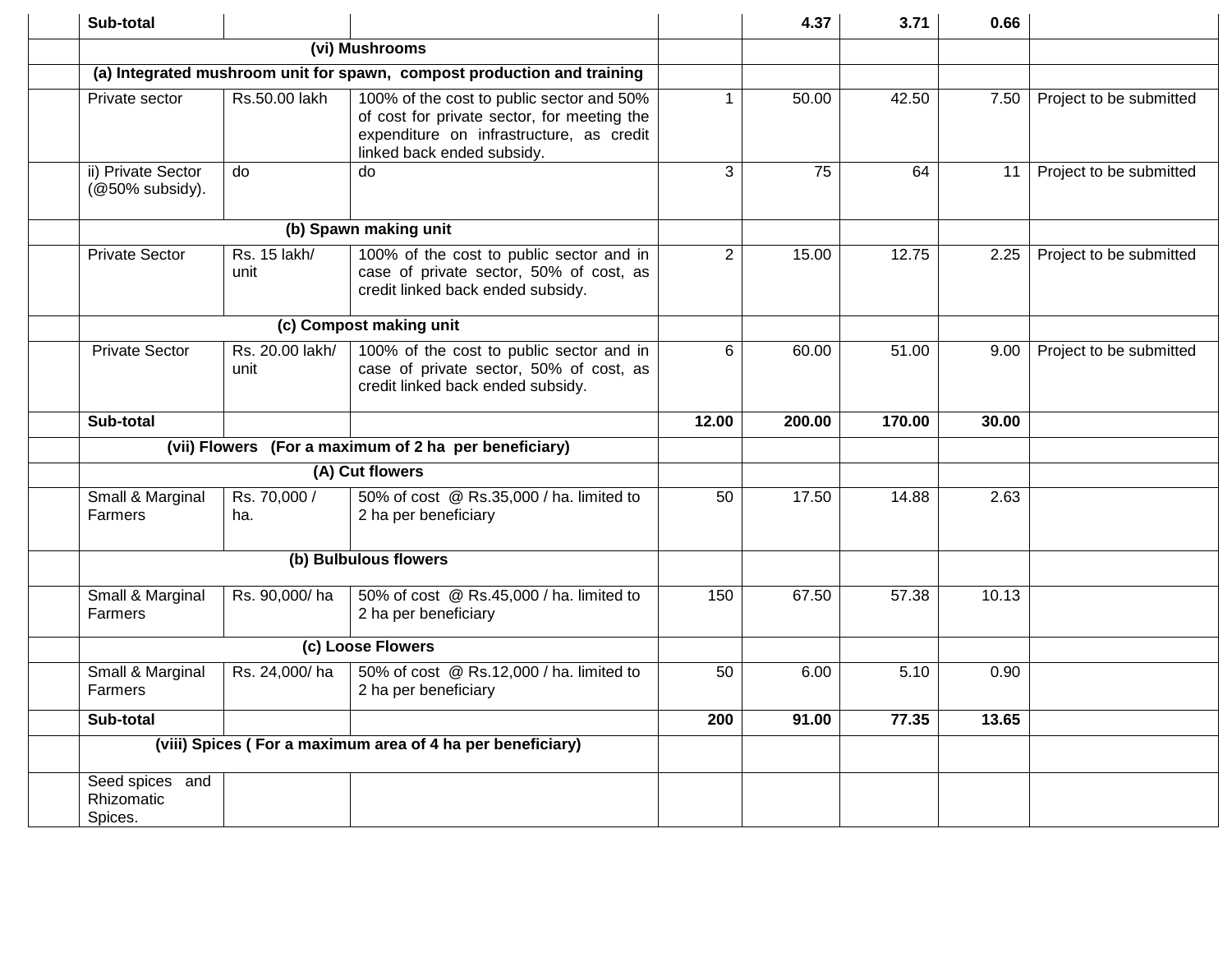|                         | Garlic                                                                                                                                                                  | Rs. 25,000 / ha                            | Maximum of Rs. 12,500/- per ha. (50% of<br>cost for meeting the expenditure on planting<br>material and cost of material for INM/IPM<br>etc).                                                                 | 75           | 9.38   | 7.97   | 1.41  | Only certified Planting<br>material to be used. TL<br>material to be used only<br>Public<br>from<br>sector<br>agencies. |
|-------------------------|-------------------------------------------------------------------------------------------------------------------------------------------------------------------------|--------------------------------------------|---------------------------------------------------------------------------------------------------------------------------------------------------------------------------------------------------------------|--------------|--------|--------|-------|-------------------------------------------------------------------------------------------------------------------------|
|                         | <b>Turmeric</b>                                                                                                                                                         | do                                         | do                                                                                                                                                                                                            | 75           | 9.38   | 7.97   | 1.41  | do                                                                                                                      |
|                         | Sub-total                                                                                                                                                               |                                            |                                                                                                                                                                                                               | 150          | 18.75  | 15.94  | 2.81  |                                                                                                                         |
| 3                       | Rejuvenation/<br>replacement of<br>senile plantation.                                                                                                                   | Rs.30,000/ha<br>(average)                  | 50% of the total cost subject to a<br>maximum of Rs. 15,000/ha to a limited<br>of 2 ha per beneficiary. Actual cost to<br>be claimed based on the nature and<br>requirement of the crop to be<br>rejuvenated. | 200          | 30.00  | 25.50  | 4.50  | To be implemented as<br>guidelines<br>per<br>circulated                                                                 |
| $\overline{\mathbf{4}}$ |                                                                                                                                                                         |                                            | <b>Creation of Water resources</b>                                                                                                                                                                            |              |        |        |       |                                                                                                                         |
|                         | i) Community tanks/on farm ponds/on farm water reservoirs with use of<br>plastic/RCC lining - (10 ha. of command area, with pond size of 100m x<br>$100m \times 3m$ ) - |                                            |                                                                                                                                                                                                               |              |        |        |       |                                                                                                                         |
|                         | - In Plain areas                                                                                                                                                        | Rs. 12.00 lakh<br>/unit in plain<br>areas, | 100% of cost for 10 ha                                                                                                                                                                                        | 51           | 612.00 | 520.20 | 91.80 | Efforts to be made for<br>convergence<br>with<br><b>MNREGS</b>                                                          |
|                         | Sub-total                                                                                                                                                               |                                            |                                                                                                                                                                                                               |              | 612.00 | 520.20 | 91.80 |                                                                                                                         |
| 5                       |                                                                                                                                                                         |                                            | Protected cultivation (area in hectares)                                                                                                                                                                      |              |        |        |       |                                                                                                                         |
|                         |                                                                                                                                                                         |                                            | (a) Green House structure                                                                                                                                                                                     |              |        |        |       |                                                                                                                         |
|                         | Fan & Pad system                                                                                                                                                        | Rs. 1465/ Sq.m                             | 50% of the cost limited to 4000 Sq.m per<br>beneficiary.                                                                                                                                                      | 3.50         | 256.38 | 217.92 | 38.46 |                                                                                                                         |
|                         |                                                                                                                                                                         |                                            | (b) Naturally ventilated system                                                                                                                                                                               |              |        |        |       |                                                                                                                         |
|                         | Tubular structur                                                                                                                                                        | Rs. 935/ Sq.m                              | 50% of the cost limited to 4000 Sq.m per<br>beneficiary.                                                                                                                                                      | 13           | 607.75 | 516.59 | 91.16 |                                                                                                                         |
|                         |                                                                                                                                                                         | (c) Plastic Mulching                       |                                                                                                                                                                                                               |              |        |        |       |                                                                                                                         |
|                         | <b>Plastic Mulching</b>                                                                                                                                                 | Rs. 20,000/ha                              | 50% of the total cost limited to 2 ha per<br>beneficiary.                                                                                                                                                     | 80           | 8.00   | 6.80   | 1.20  |                                                                                                                         |
|                         |                                                                                                                                                                         |                                            | (d) Shade Net House                                                                                                                                                                                           |              |        |        |       |                                                                                                                         |
|                         | Tubular structure                                                                                                                                                       | Rs. 600/ Sq.m                              | 50% of cost limited to 4000 Sq.m per<br>beneficiary.                                                                                                                                                          | $\mathbf{1}$ | 30.00  | 25.50  | 4.50  |                                                                                                                         |
|                         | (e) Plastic<br><b>Tunnels</b>                                                                                                                                           | Rs.30/ Sq.m                                | 50% of cost limited 4000 sqmt per<br>beneficiary.                                                                                                                                                             | 90           | 135.00 | 114.75 | 20.25 |                                                                                                                         |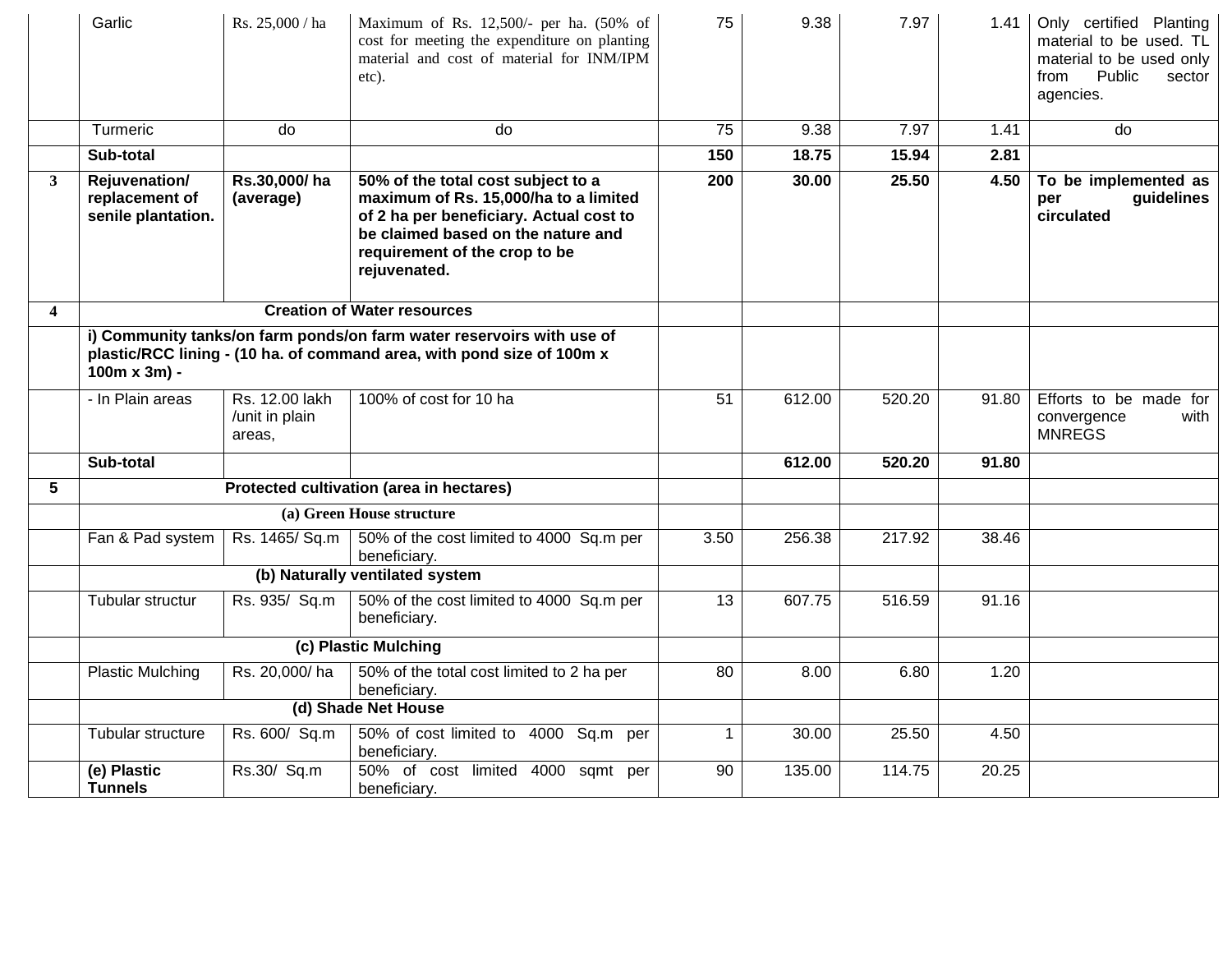|                | (f) Cost of<br>planting<br>material of high<br>value vegetables<br>grown in poly<br>house                                                                    | Rs.105/Sq.m                                        | 50% of cost.                                                                                                                                              | 5            | 26.25   | 22.31  | 3.94   |                                                                                                                              |
|----------------|--------------------------------------------------------------------------------------------------------------------------------------------------------------|----------------------------------------------------|-----------------------------------------------------------------------------------------------------------------------------------------------------------|--------------|---------|--------|--------|------------------------------------------------------------------------------------------------------------------------------|
|                | (g) Cost of<br>planting material<br>of flowers for<br>poly house                                                                                             | Rs.500/ Sq.m                                       | 50% of cost.                                                                                                                                              | 3            | 75.00   | 63.75  | 11.25  |                                                                                                                              |
|                | Anti Bird/Anti<br><b>Hail Nets</b>                                                                                                                           | Rs.20/- per<br>Sq.m                                | 50% of cost limited to 5000 Sq.m per<br>beneficiary.                                                                                                      | $\mathbf{1}$ | 0.50    | 0.43   | 0.08   |                                                                                                                              |
|                | Sub-total                                                                                                                                                    |                                                    |                                                                                                                                                           | 196          | 1138.88 | 968.04 | 170.83 |                                                                                                                              |
|                |                                                                                                                                                              |                                                    |                                                                                                                                                           |              |         |        |        |                                                                                                                              |
|                | Good<br><b>Agriculture</b><br><b>Practies (GAP</b>                                                                                                           | Rs. 10000/ha                                       | 50% of cost.                                                                                                                                              | 300          | 15.00   | 12.75  | 2.25   | Project<br>to<br>be<br>submitted                                                                                             |
| 6              | Promotion of Integrated Nutrient Management(INM)/ Integrated Pest<br><b>Management (IPM)</b>                                                                 |                                                    |                                                                                                                                                           |              |         |        |        |                                                                                                                              |
|                | (i) Promotion of<br><b>IPM/INM</b>                                                                                                                           | Rs. 2000/ha                                        | 50% of cost subject to a maximum of Rs<br>1000/ha limited to 4.00 ha/ beneficiary.                                                                        | 550          | 5.50    | 4.68   | 0.83   | To be need based and<br>taken up after identifying<br>problem<br>of<br>pest $/$<br>disease<br>and<br>nutrient<br>deficiency. |
|                | Sub-total                                                                                                                                                    |                                                    |                                                                                                                                                           |              | 5.50    | 4.68   | 0.83   |                                                                                                                              |
| $\overline{7}$ |                                                                                                                                                              |                                                    | Vermi compost Units /organic input production unit                                                                                                        |              |         |        |        |                                                                                                                              |
|                | i) 50% of cost<br>conforming for<br>permanent<br>structure to the<br>size of unit of<br>30'x8'x2.5'<br>dimension to be<br>administered on<br>pro-rata basis. | Rs. 60,000/ unit<br>for permanent<br>structure and | 50% of cost conforming to the size of the<br>dimension<br>of<br>30'x8'x2.5'<br>unit<br>of<br>permanent structure to be administered<br>on pro-rata basis. | 100          | 30.00   | 25.50  | 4.50   |                                                                                                                              |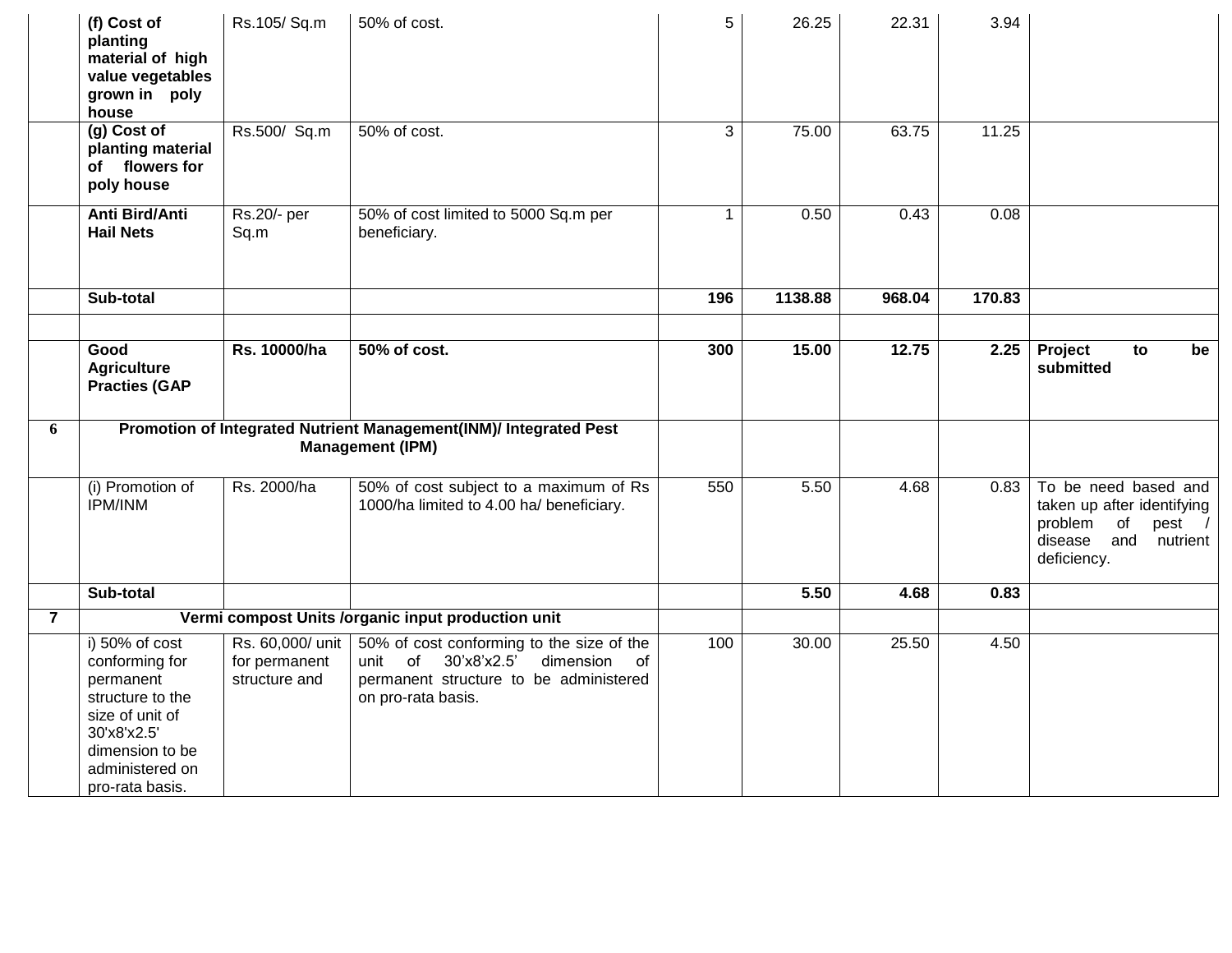|                | ii) 50% of cost<br>conforming for<br><b>HDPE Vermibed</b><br>to the size of 96<br>cft $(12'x4'x2')$ to<br>be administered<br>on pro-rata basis. | Rs. 10,000 / unit<br>for HDPE<br>Vermibed | HDPE Vermibed, 50% of cost conforming<br>to the size of 96 cft (12'x4'x2')to be<br>administered on pro-rata basis. | 50               | 2.50   | 2.13   | 0.38  | Designs para meter of<br><b>HDPE</b><br>beds<br>will<br><b>BIS</b><br>conformer<br>to<br>standards<br>(ISI<br>5907:2010) |
|----------------|-------------------------------------------------------------------------------------------------------------------------------------------------|-------------------------------------------|--------------------------------------------------------------------------------------------------------------------|------------------|--------|--------|-------|--------------------------------------------------------------------------------------------------------------------------|
|                | Sub-total                                                                                                                                       |                                           |                                                                                                                    |                  | 32.50  | 27.63  | 4.88  |                                                                                                                          |
| $\overline{9}$ |                                                                                                                                                 |                                           | Pollination support through beekeeping                                                                             |                  |        |        |       |                                                                                                                          |
|                | (b) Honey bee<br>colonies                                                                                                                       | Rs. 1400/<br>colony of 4<br>frames        | 50% of cost limited to 50 colonies /<br>beneficiary.                                                               | 10000            | 70.00  | 59.50  | 10.50 |                                                                                                                          |
|                | (c) Hives                                                                                                                                       | Rs. 1600/hive                             | 50% of cost limited to 50 colonies /<br>beneficiary.                                                               | 10000            | 80.00  | 68.00  | 12.00 |                                                                                                                          |
|                | (d) Equipment<br>including honey<br>extractor (4<br>frame), food<br>grade container<br>(30 kg), net, etc.                                       | Rs. 14,000/set                            | 50% of the cost limited to one set per<br>beneficiary.                                                             | 25               | 1.75   | 1.49   | 0.26  | List of Beneficiaries to<br>be given.                                                                                    |
|                | Sub-total                                                                                                                                       |                                           |                                                                                                                    |                  | 151.75 | 128.99 | 22.76 |                                                                                                                          |
| <b>10</b>      | <b>Horticulture Mechanization</b>                                                                                                               |                                           |                                                                                                                    |                  |        |        |       |                                                                                                                          |
|                | (a) Power<br>operated<br>machines/tools<br>including Power<br>Saw and Plant<br>Protection<br>equipments etc.                                    | Rs.35,000/- per<br>set                    | 50% of cost limited to one set per<br>beneficiary.                                                                 | 500              | 87.50  | 74.38  | 13.13 | List of Beneficiaries to<br>be furnished.                                                                                |
|                | (b) Power<br>Machines<br>(upto<br>20 BHP) with<br>rotavator /<br>equipment                                                                      | Rs.1,20,000/-<br>per set                  | 50% of cost limited to one set per<br>beneficiary.                                                                 | 250              | 150.00 | 127.50 | 22.50 | List of Beneficiaries to<br>be furnished.                                                                                |
|                | (c) Power<br>machines (20 HP<br>& above including<br>accessories<br>/equipments                                                                 | Rs. 3,00,000/-<br>per set                 | 50% of cost<br>limited to one set per<br>beneficiary.                                                              | 10               | 15.00  | 12.75  | 2.25  | List of Beneficiaries to<br>be furnished.                                                                                |
|                | Sub-total                                                                                                                                       |                                           |                                                                                                                    | $\overline{760}$ | 252.50 | 214.63 | 37.88 |                                                                                                                          |
| 11             |                                                                                                                                                 |                                           | Human Resource Development (HRD)                                                                                   |                  |        |        |       |                                                                                                                          |
|                | (a) HRD for<br>Supervisors &<br>Entrepreneurs                                                                                                   | Rs. 20.00 lakh /<br>training              | 100% of the cost in first year. In<br>subsequent years, cost of infrastructure<br>not to be claimed.               | $\mathbf{1}$     | 10.00  | 8.50   | 1.50  | Project to be submitted                                                                                                  |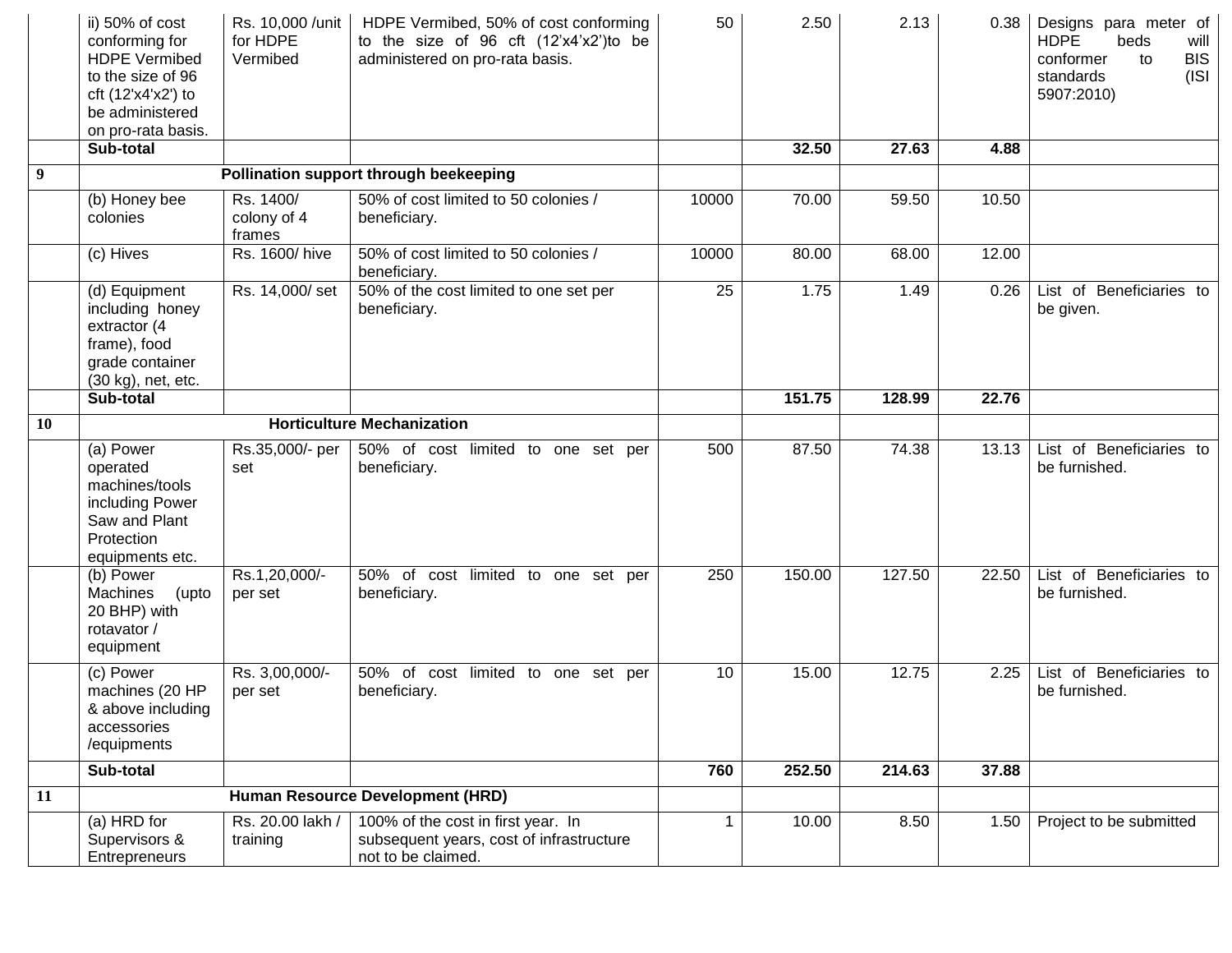|    | (b) HRD for<br>Gardeners                                                     | Rs. 15.00 lakh /<br>training                          | 100% of the cost in first year. In<br>subsequent years, cost of infrastructure<br>not to be claimed.                                                          | $\overline{2}$ | 17.00  | 14.45  | 2.55  | Project to be submitted                                                                                                                                          |
|----|------------------------------------------------------------------------------|-------------------------------------------------------|---------------------------------------------------------------------------------------------------------------------------------------------------------------|----------------|--------|--------|-------|------------------------------------------------------------------------------------------------------------------------------------------------------------------|
|    | <b>Training of</b><br>farmers                                                |                                                       |                                                                                                                                                               |                |        |        |       |                                                                                                                                                                  |
|    | (ii) Within the<br><b>State</b>                                              | Rs. 750/day<br>per farmer<br>excluding<br>transport   | 100% of the cost.                                                                                                                                             | 80             | 0.60   | 0.51   | 0.09  |                                                                                                                                                                  |
|    | (iii) Outside the<br><b>State</b>                                            | Rs. 1000/ day<br>per farmer<br>excluding<br>transport | 100% of the cost.                                                                                                                                             | 360            | 15.60  | 13.26  | 2.34  |                                                                                                                                                                  |
|    | <b>Exposure visit</b><br>of farmers                                          |                                                       |                                                                                                                                                               |                |        |        |       |                                                                                                                                                                  |
|    | (ii) Within the<br><b>State</b>                                              | Rs. 300/day<br>per farmer<br>excluding<br>transport   | 100% of the cost.                                                                                                                                             | 900            | 2.70   | 2.30   | 0.41  |                                                                                                                                                                  |
|    | (iii) Outside the<br>State                                                   | Rs. 600/day<br>per farmer<br>excluding<br>transport   | 100% of the cost.                                                                                                                                             | 435            | 2.61   | 2.22   | 0.39  |                                                                                                                                                                  |
|    | (vi) Training /<br>study tour of<br>technical staff /<br>field functionaries |                                                       |                                                                                                                                                               | 5              | 1.25   | 1.06   | 0.19  |                                                                                                                                                                  |
|    | Sub-total                                                                    |                                                       |                                                                                                                                                               | 1783           | 49.76  | 42.30  | 7.46  |                                                                                                                                                                  |
| 12 |                                                                              |                                                       | <b>INTEGRATED POST HARVEST MANAGEMENT</b>                                                                                                                     |                |        |        |       |                                                                                                                                                                  |
|    | Pack house / On<br>farm collection &<br>storage unit                         | Rs. 3.00 Lakh/<br>per unit with<br>size of 9Mx6M      | 50% of the capital cost.                                                                                                                                      | 200            | 300.00 | 255.00 | 45.00 | <b>SLEC</b><br><b>Minutes</b><br>of<br>meeting to be submitted<br>along with details of<br>beneficiaries,<br>location,<br>etc to facilitate release<br>of funds. |
|    | 2. Pre-cooling unit                                                          |                                                       |                                                                                                                                                               |                |        |        |       |                                                                                                                                                                  |
|    | Pre-cooling<br>unitproject in<br>general areas                               | Rs.15.00 lakh<br>for 6 MT<br>capacity                 | Credit linked back-ended subsidy @ 40%<br>of the cost of project in general areas and<br>55% in case Hilly & Scheduled areas for<br>individual entrepreneurs. | 4              | 24.00  | 20.40  | 3.60  | Project to be submitted                                                                                                                                          |
|    | Cold storage units (Construction/expansion / Modernization)                  |                                                       |                                                                                                                                                               |                |        |        |       |                                                                                                                                                                  |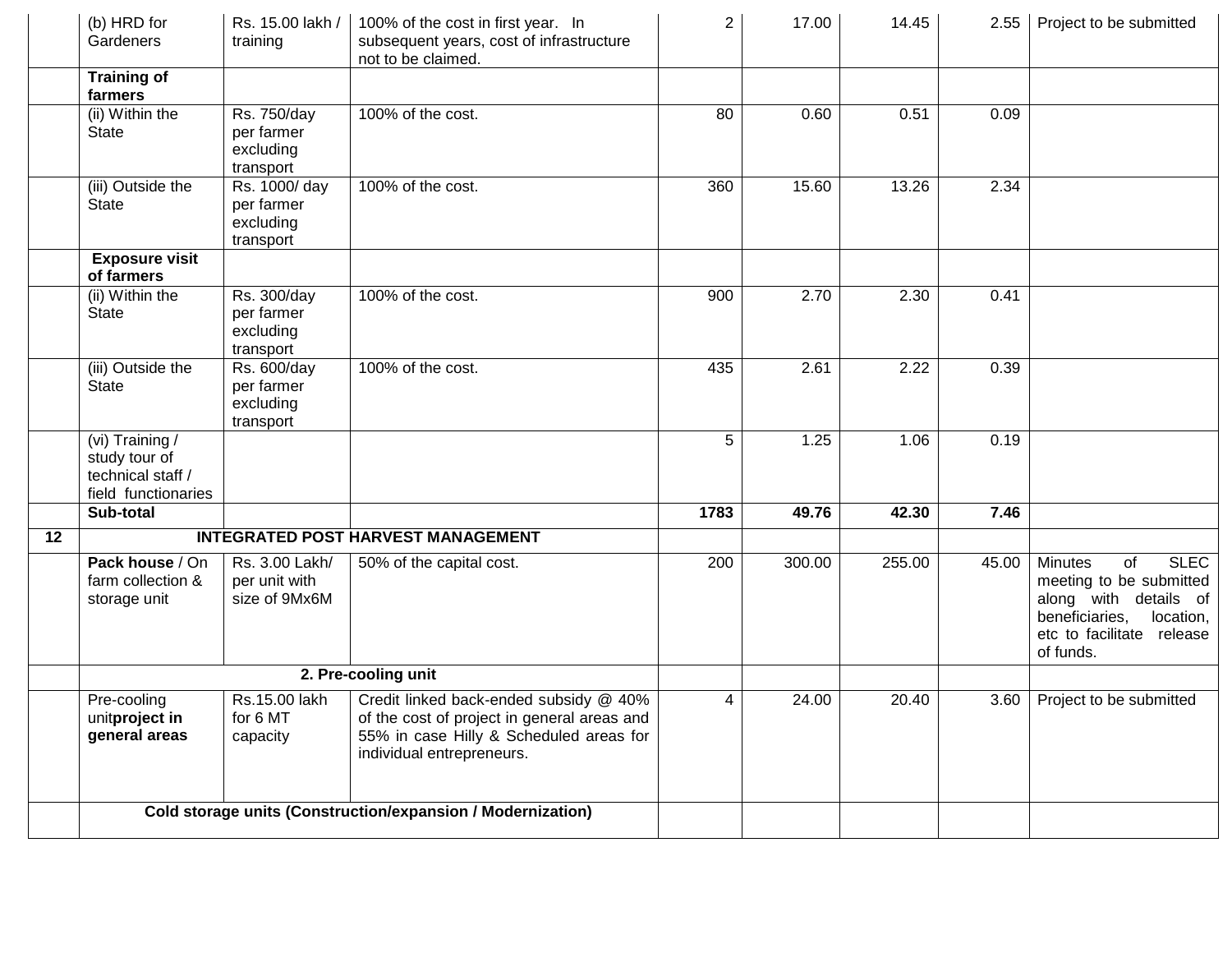|    | A) Credit linked<br>back-ended<br>project in<br>general areas                                                                   | Rs. 6000/MT<br>for 5000 MT<br>capacity       | Credit linked back-ended subsidy @ 40%<br>of the capital cost of project in general<br>areas and 55% in case of Hilly &<br>Scheduled areas in respect of only those<br>units which adopt new technologies and<br>include insulation, humidity control and fin<br>coil cooling system. | 27   | 1687.00 | 1433.95 | 253.05 | Project to be submitted                                                                                                                                                |
|----|---------------------------------------------------------------------------------------------------------------------------------|----------------------------------------------|---------------------------------------------------------------------------------------------------------------------------------------------------------------------------------------------------------------------------------------------------------------------------------------|------|---------|---------|--------|------------------------------------------------------------------------------------------------------------------------------------------------------------------------|
|    |                                                                                                                                 |                                              | <b>Refer vans/ containers</b>                                                                                                                                                                                                                                                         |      |         |         |        |                                                                                                                                                                        |
|    | Refer vans/<br>containers<br>project in<br>general areas                                                                        | Rs. 24.00 lakh/<br>unit for 6 MT<br>capacity | Credit linked back-ended subsidy @40%<br>of the cost of project in General areas.                                                                                                                                                                                                     |      | 9.60    | 8.16    | 1.44   | Project to be submitted                                                                                                                                                |
|    |                                                                                                                                 |                                              | Preservation unit (low cost)                                                                                                                                                                                                                                                          |      |         |         |        |                                                                                                                                                                        |
|    | Preservation unit<br>(low cost)                                                                                                 | Rs.2.00<br>lakh<br>/unit for<br>new<br>unit. | 50% of the total cost.                                                                                                                                                                                                                                                                | 3    | 3.00    | 2.55    | 0.45   | Project to be submitted                                                                                                                                                |
|    | Low cost onion<br>storage structure<br>$(25$ MT $)$                                                                             | Rs.1.00<br>lakh<br>per unit                  | 50% of the total cost.                                                                                                                                                                                                                                                                | 10   | 5.00    | 4.25    | 0.75   | Project to be submitted                                                                                                                                                |
|    | Ripening chamber                                                                                                                | Rs. 6000/MT<br>for 5000 MT<br>capacity       | Credit linked back-ended subsidy @40%<br>of the cost of project in General areas.                                                                                                                                                                                                     | 5    | 125.00  | 106.25  | 18.75  | Project to be submitted                                                                                                                                                |
|    | Primary/ Mobile<br>Minimal<br>processing unit                                                                                   | Rs.<br>24.00<br>lakh/unit.                   | Credit linked back-ended subsidy @40%<br>of the cost of project in General areas.                                                                                                                                                                                                     | 5    | 48.00   | 40.80   | 7.20   | Project to be submitted                                                                                                                                                |
|    | Sub-total                                                                                                                       |                                              |                                                                                                                                                                                                                                                                                       | 255  | 2201.60 | 1871.36 | 330.24 |                                                                                                                                                                        |
| 13 |                                                                                                                                 |                                              | Establishment of Marketing Infrastructure for Horticultural Produce                                                                                                                                                                                                                   |      |         |         |        |                                                                                                                                                                        |
|    |                                                                                                                                 |                                              |                                                                                                                                                                                                                                                                                       |      |         |         |        |                                                                                                                                                                        |
|    | Functional<br>Infrastructure: for<br>collection, sorting/<br>grading, packing<br>units<br>etc<br>in<br>project<br>general areas | Rs.15.00<br>lakh/unit                        | Credit linked back-ended subsidy @ 40%<br>of the capital cost of project in general<br>areas and 55 % in case of Hilly &<br>Scheduled areas for individual<br>entrepreneurs.                                                                                                          | 6    | 36.00   | 30.60   | 5.40   | Project to be submitted                                                                                                                                                |
|    | (d)<br>Market<br>extension, quality<br>&<br>awareness<br>led<br>market<br>extension<br>activities for fresh<br>products         | Rs. 3.00 lakh<br>per event.                  | 100% assistance to State Government /<br>SHM / Public Sector Agencies.                                                                                                                                                                                                                |      | 3.00    | 2.55    |        | $0.45$ Minutes<br><b>SLEC</b><br>of<br>meeting to be submitted<br>along with details of<br>participants,<br>themes<br>locaiton, etc to facilitate<br>release of funds. |
|    | Sub-total                                                                                                                       |                                              |                                                                                                                                                                                                                                                                                       | 7.00 | 39.00   | 33.15   | 5.85   |                                                                                                                                                                        |
| 14 |                                                                                                                                 |                                              | <b>Mission Management</b>                                                                                                                                                                                                                                                             |      |         |         |        |                                                                                                                                                                        |